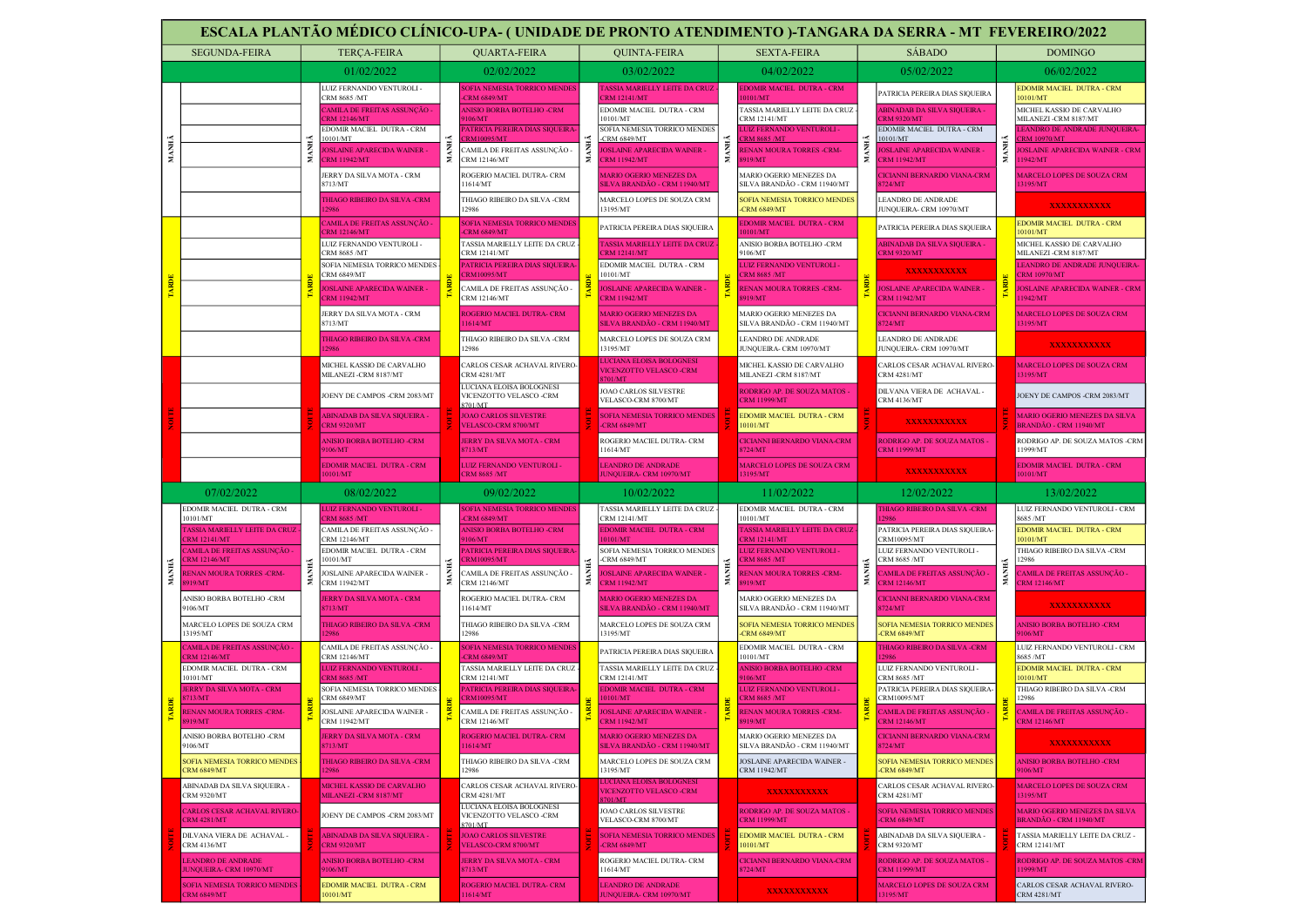|       | 14/02/2022                                                                                  |       | 15/02/2022                                                               |                                                                                                                                                           | 16/02/2022                                                               |                                                                                                                                                                                                                     | 17/02/2022                                                            |                                              | 18/02/2022                                                 |                    | 19/02/2022                                                                   |                                       | 20/02/2022                                                               |
|-------|---------------------------------------------------------------------------------------------|-------|--------------------------------------------------------------------------|-----------------------------------------------------------------------------------------------------------------------------------------------------------|--------------------------------------------------------------------------|---------------------------------------------------------------------------------------------------------------------------------------------------------------------------------------------------------------------|-----------------------------------------------------------------------|----------------------------------------------|------------------------------------------------------------|--------------------|------------------------------------------------------------------------------|---------------------------------------|--------------------------------------------------------------------------|
|       | EDOMIR MACIEL DUTRA - CRM<br>10101/MT                                                       |       | LUIZ FERNANDO VENTUROLI -<br>CRM 8685 /MT                                |                                                                                                                                                           | <b>OFIA NEMESIA TORRICO MENDES</b><br><b>ERM 6849/MT</b>                 |                                                                                                                                                                                                                     | ASSIA MARIELLY LEITE DA CRUZ<br>RM 12141/MT                           |                                              | EDOMIR MACIEL DUTRA - CRM<br>101/MT                        |                    | EDOMIR MACIEL DUTRA - CRM<br>0101/MT                                         |                                       | MARCELO LOPES DE SOUZA CRM<br>195/MT                                     |
|       | ASSIA MARIELLY LEITE DA CRUZ<br><b>RM 12141/MT</b>                                          |       | CAMILA DE FREITAS ASSUNÇÃO -<br>ERM 12146/MT                             |                                                                                                                                                           | ANISIO BORBA BOTELHO -CRM<br>9106/MT                                     | 10101/MT<br>-CRM 6849/MT                                                                                                                                                                                            | EDOMIR MACIEL DUTRA - CRM                                             |                                              | TASSIA MARIELLY LEITE DA CRUZ<br>CRM 12141/MT              |                    | MARCELO LOPES DE SOUZA CRM<br>3195/MT                                        |                                       | MICHEL KASSIO DE CARVALHO<br>MILANEZI -CRM 8187/MT                       |
|       | AMILA DE FREITAS ASSUNÇÃO<br>RM 12146/MT                                                    |       | <b>EDOMIR MACIEL DUTRA - CRM</b><br>101/MT                               |                                                                                                                                                           | 'ATRICIA PEREIRA DIAS SIQUEIRA<br>RM10095/MT                             |                                                                                                                                                                                                                     | SOFIA NEMESIA TORRICO MENDES                                          | MANI                                         | LUIZ FERNANDO VENTUROLI -<br>RM 8685 /MT                   | 冨                  | PATRICIA PEREIRA DIAS SIQUEIRA<br>CRM10095/MT                                | MANHÂ                                 | EDOMIR MACIEL DUTRA - CRM<br>0101/MT                                     |
| MANHÃ | <b>RENAN MOURA TORRES -CRM-</b><br>919/MT                                                   | MANHÃ | <b>OSLAINE APARECIDA WAINER -</b><br><b>RM 11942/MT</b>                  |                                                                                                                                                           | :AMILA DE FREITAS ASSUNÇÃO -<br>CRM 12146/MT                             | Z.                                                                                                                                                                                                                  | <b>OSLAINE APARECIDA WAINER -</b><br><b>CRM 11942/MT</b>              |                                              | <b>RENAN MOURA TORRES - CRM-</b><br>919/MT                 |                    | RENAN MOURA TORRES - CRM-<br>8919/MT                                         |                                       | RENAN MOURA TORRES - CRM-<br>8919/MT                                     |
|       | ANISIO BORBA BOTELHO -CRM<br>106/MT                                                         |       | JERRY DA SILVA MOTA - CRM<br>8713/MT                                     |                                                                                                                                                           | <b>ROGERIO MACIEL DUTRA- CRM</b><br>1614/MT                              |                                                                                                                                                                                                                     | MARIO OGERIO MENEZES DA<br>SILVA BRANDÃO - CRM 11940/MT               |                                              | MARIO OGERIO MENEZES DA<br>SILVA BRANDÃO - CRM 11940/MT    |                    | <b>ICIANNI BERNARDO VIANA-CRM</b><br>724/MT                                  |                                       | ICIANNI BERNARDO VIANA-CRM<br>724/MT                                     |
|       | MARCELO LOPES DE SOUZA CRM<br>13195/MT                                                      |       | THIAGO RIBEIRO DA SILVA -CRM<br>12986                                    |                                                                                                                                                           | THIAGO RIBEIRO DA SILVA -CRM<br>12986                                    |                                                                                                                                                                                                                     | MARCELO LOPES DE SOUZA CRM<br>3195/MT                                 |                                              | SOFIA NEMESIA TORRICO MENDES<br><b>-CRM 6849/MT</b>        |                    | <b>XXXXXXXXXXX</b>                                                           |                                       | XXXXXXXXXX                                                               |
|       | AMILA DE FREITAS ASSUNÇÃO -<br>RM 12146/MT                                                  |       | CAMILA DE FREITAS ASSUNÇÃO <sub>:</sub><br><b>CRM 12146/MT</b>           | SOFIA NEMESIA TORRICO MENDES<br><b>CRM 6849/MT</b><br>TASSIA MARIELLY LEITE DA CRUZ<br>CRM 12141/MT<br><b>ATRICIA PEREIRA DIAS SIQUEIRA</b><br>RM10095/MT |                                                                          | PATRICIA PEREIRA DIAS SIQUEIRA                                                                                                                                                                                      |                                                                       | <b>EDOMIR MACIEL DUTRA - CRM</b><br>10101/MT |                                                            | <b>XXXXXXXXXXX</b> |                                                                              | EDOMIR MACIEL DUTRA - CRM<br>10101/MT |                                                                          |
|       | EDOMIR MACIEL DUTRA - CRM<br>10101/MT                                                       |       | LUIZ FERNANDO VENTUROLI -<br>CRM 8685 /MT                                |                                                                                                                                                           |                                                                          | 'ASSIA MARIELLY LEITE DA CRUZ<br><b>RM 12141/MT</b><br>EDOMIR MACIEL DUTRA - CRM<br>10101/MT<br><b>OSLAINE APARECIDA WAINER -</b><br><b>CRM 11942/MT</b><br>MARIO OGERIO MENEZES DA<br>SILVA BRANDÃO - CRM 11940/MT |                                                                       |                                              | ANISIO BORBA BOTELHO -CRM<br>9106/MT                       |                    | MARCELO LOPES DE SOUZA CRM<br>3195/MT                                        |                                       | MARCELO LOPES DE SOUZA CRM<br>13195/MT                                   |
|       | JERRY DA SILVA MOTA - CRM<br>8713/MT                                                        |       | SOFIA NEMESIA TORRICO MENDES<br><b>CRM 6849/MT</b>                       |                                                                                                                                                           |                                                                          |                                                                                                                                                                                                                     |                                                                       |                                              | LUIZ FERNANDO VENTUROLI -<br><b>CRM 8685 /MT</b>           |                    | PATRICIA PEREIRA DIAS SIQUEIRA-<br>CRM10095/MT                               |                                       | MICHEL KASSIO DE CARVALHO<br>MILANEZI-CRM 8187/MT                        |
|       | <b>RENAN MOURA TORRES -CRM-</b><br>919/MT                                                   |       | <b>JOSLAINE APARECIDA WAINER -</b><br><b>CRM 11942/MT</b>                |                                                                                                                                                           | CAMILA DE FREITAS ASSUNÇÃO -<br><b>CRM 12146/MT</b>                      |                                                                                                                                                                                                                     |                                                                       |                                              | RENAN MOURA TORRES - CRM-<br>8919/MT                       |                    | RENAN MOURA TORRES - CRM-<br>8919/MT                                         |                                       | RENAN MOURA TORRES - CRM-<br>8919/MT                                     |
|       | ANISIO BORBA BOTELHO -CRM<br>9106/MT                                                        |       | JERRY DA SILVA MOTA - CRM<br>8713/MT                                     |                                                                                                                                                           | ROGERIO MACIEL DUTRA- CRM<br>1614/MT                                     |                                                                                                                                                                                                                     | MARIO OGERIO MENEZES DA<br>SILVA BRANDÃO - CRM 11940/MT               |                                              | CICIANNI BERNARDO VIANA-CRM<br>724/MT                      |                    | <b>CICIANNI BERNARDO VIANA-CRM</b><br><b>3724/MT</b>                         |                                       |                                                                          |
|       | <b>OFIA NEMESIA TORRICO MENDES</b><br><b>RM 6849/MT</b>                                     |       | THIAGO RIBEIRO DA SILVA -CRM<br>2986                                     |                                                                                                                                                           | THIAGO RIBEIRO DA SILVA -CRM<br>12986                                    |                                                                                                                                                                                                                     | MARCELO LOPES DE SOUZA CRM<br>3195/MT                                 |                                              | CAMILA DE FREITAS ASSUNÇÃO -<br>CRM 12146/MT               |                    | <b>XXXXXXXXXXX</b>                                                           |                                       | XXXXXXXXXX                                                               |
|       | ABINADAB DA SILVA SIQUEIRA -<br><b>CRM 9320/MT</b>                                          |       | <b>MICHEL KASSIO DE CARVALHO</b><br>MILANEZI-CRM 8187/MT                 |                                                                                                                                                           | CARLOS CESAR ACHAVAL RIVERO-<br><b>CRM 4281/MT</b>                       |                                                                                                                                                                                                                     | LUCIANA ELOISA BOLOGNESI<br>VICENZOTTO VELASCO -CRM<br>8701/MT        |                                              | MICHEL KASSIO DE CARVALHO<br>MILANEZI -CRM 8187/MT         |                    | ABINADAB DA SILVA SIQUEIRA -<br><b>CRM 9320/MT</b>                           |                                       | TASSIA MARIELLY LEITE DA CRUZ -<br><b>CRM 12141/MT</b>                   |
|       | <b>CARLOS CESAR ACHAVAL RIVERO</b><br><b>RM 4281/MT</b>                                     |       | JOENY DE CAMPOS -CRM 2083/MT                                             |                                                                                                                                                           | <b>VICENZOTTO VELASCO-CRM</b><br>701/MT                                  |                                                                                                                                                                                                                     | <b>JOAO CARLOS SILVESTRE</b><br><b>VELASCO-CRM 8700/MT</b>            |                                              | RODRIGO AP. DE SOUZA MATOS<br><b>CRM 11999/MT</b>          |                    | THIAGO RIBEIRO DA SILVA -CRM                                                 |                                       | <b>MARIO OGERIO MENEZES DA SILVA</b><br>BRANDÃO - CRM 11940/MT           |
|       | DILVANA VIERA DE ACHAVAL -<br><b>CRM 4136/MT</b>                                            |       | <b>ABINADAB DA SILVA SIQUEIRA -</b><br><b>CRM 9320/MT</b>                |                                                                                                                                                           | <b>JOAO CARLOS SILVESTRE</b><br>VELASCO-CRM 8700/MT                      |                                                                                                                                                                                                                     | <b>SOFIA NEMESIA TORRICO MENDES</b><br>-CRM $6849/MT$                 |                                              | EDOMIR MACIEL DUTRA - CRM<br>10101/MT                      |                    | CARLOS CESAR ACHAVAL RIVERO-<br>CRM 4281/MT                                  |                                       | <b>MARCELO LOPES DE SOUZA CRM</b><br>13195/MT                            |
|       | <b>LEANDRO DE ANDRADE</b><br><b>JUNQUEIRA- CRM 10970/MT</b>                                 |       | <b>ANISIO BORBA BOTELHO -CRM</b><br>9106/MT                              |                                                                                                                                                           | JERRY DA SILVA MOTA - CRM<br>8713/MT                                     | ROGERIO MACIEL DUTRA- CRM<br>11614/MT<br><b>LEANDRO DE ANDRADE</b><br><b>JUNQUEIRA- CRM 10970/MT</b>                                                                                                                | <b>CICIANNI BERNARDO VIANA-CRM</b><br>8724/MT                         |                                              | <b>RODRIGO AP. DE SOUZA MATOS -</b><br><b>CRM 11999/MT</b> |                    | RODRIGO AP. DE SOUZA MATOS -CRM<br>11999/MT                                  |                                       |                                                                          |
|       | <b>SOFIA NEMESIA TORRICO MENDES</b><br><b>CRM 6849/MT</b>                                   |       | EDOMIR MACIEL DUTRA - CRM<br>10101/MT                                    |                                                                                                                                                           | LUIZ FERNANDO VENTUROLI -<br>CRM 8685 /MT                                |                                                                                                                                                                                                                     |                                                                       |                                              | XXXXXXXXXX                                                 |                    | <b>XXXXXXXXXXX</b>                                                           |                                       | LUIZ FERNANDO VENTUROLI - CRM<br>8685 /MT                                |
|       |                                                                                             |       |                                                                          |                                                                                                                                                           |                                                                          |                                                                                                                                                                                                                     |                                                                       |                                              |                                                            |                    |                                                                              |                                       |                                                                          |
|       | 21/02/2022                                                                                  |       | 22/02/2022                                                               |                                                                                                                                                           | 23/02/2022                                                               |                                                                                                                                                                                                                     | 24/02/2022                                                            |                                              | 25/02/2022                                                 |                    | 26/02/2022                                                                   |                                       | 27/02/2022                                                               |
|       | EDOMIR MACIEL DUTRA - CRM<br>10101/MT                                                       |       | LUIZ FERNANDO VENTUROLI -<br>CRM 8685 /MT                                |                                                                                                                                                           | SOFIA NEMESIA TORRICO MENDES<br><b>CRM 6849/MT</b>                       |                                                                                                                                                                                                                     | <b>TASSIA MARIELLY LEITE DA CRUZ</b><br><b>RM 12141/MT</b>            |                                              | <b>EDOMIR MACIEL DUTRA - CRM</b><br>0101/MT                |                    | <b>ATRICIA PEREIRA DIAS SIQUEIRA</b>                                         |                                       | EDOMIR MACIEL DUTRA - CRM<br>0101/MT                                     |
|       | ASSIA MARIELLY LEITE DA CRUZ<br>RM 12141/MT                                                 |       | CAMILA DE FREITAS ASSUNÇÃO -<br>ERM 12146/MT                             |                                                                                                                                                           | ANISIO BORBA BOTELHO -CRM<br>9106/MT                                     |                                                                                                                                                                                                                     | EDOMIR MACIEL DUTRA - CRM<br>10101/MT                                 |                                              | ASSIA MARIELLY LEITE DA CRUZ<br>RM 12141/MT                |                    | <b>XXXXXXXXXXX</b>                                                           |                                       | <b>NISIO BORBA BOTELHO -CRM</b><br>106/MT                                |
|       | CAMILA DE FREITAS ASSUNÇÃO -<br>CRM 12146/MT                                                |       | EDOMIR MACIEL DUTRA - CRM<br>10101/MT                                    |                                                                                                                                                           | PATRICIA PEREIRA DIAS SIQUEIRA-<br>CRM10095/MT                           |                                                                                                                                                                                                                     | SOFIA NEMESIA TORRICO MENDES<br>-CRM 6849/MT                          |                                              | LUIZ FERNANDO VENTUROLI -<br>CRM 8685 /MT                  |                    | SOFIA NEMESIA TORRICO MENDES<br><b>CRM 6849/MT</b>                           |                                       | LEANDRO DE ANDRADE JUNQUEIRA-<br>CRM 10970/MT                            |
| MANHÃ | <b>ENAN MOURA TORRES -CRM-</b><br>919/MT                                                    |       | <b>DSLAINE APARECIDA WAINER</b><br><b>RM 11942/MT</b>                    | MANE                                                                                                                                                      | AMILA DE FREITAS ASSUNÇÃO -<br><b>RM 12146/MT</b>                        | É.                                                                                                                                                                                                                  | <b>OSLAINE APARECIDA WAINER -</b><br><b>CRM 11942/MT</b>              | MANH                                         | <b>ENAN MOURA TORRES - CRM-</b><br>919/MT                  |                    | OSLAINE APARECIDA WAINER -<br><b>CRM 11942/MT</b>                            |                                       | RENAN MOURA TORRES - CRM-<br>8919/MT                                     |
|       | <b>NISIO BORBA BOTELHO -CRM</b><br>106/MT                                                   |       | JERRY DA SILVA MOTA - CRM<br>8713/MT                                     |                                                                                                                                                           | ROGERIO MACIEL DUTRA- CRM<br>1614/MT                                     |                                                                                                                                                                                                                     | MARIO OGERIO MENEZES DA<br>SILVA BRANDÃO - CRM 11940/MT               |                                              | MARIO OGERIO MENEZES DA<br>SILVA BRANDÃO - CRM 11940/MT    |                    | <b>ICIANNI BERNARDO VIANA-CRM</b><br>724/MT                                  |                                       | <b>JOSLAINE APARECIDA WAINER - CRM</b><br>1942/MT                        |
|       | MARCELO LOPES DE SOUZA CRM<br>13195/MT                                                      |       | THIAGO RIBEIRO DA SILVA -CRM                                             |                                                                                                                                                           | THIAGO RIBEIRO DA SILVA -CRM<br>12986                                    |                                                                                                                                                                                                                     | AARCELO LOPES DE SOUZA CRM<br>3195/MT                                 |                                              | SOFIA NEMESIA TORRICO MENDES<br><b>CRM 6849/MT</b>         |                    | <b>EANDRO DE ANDRADE</b><br>UNQUEIRA- CRM 10970/MT                           |                                       | CICIANNI BERNARDO VIANA-CRM<br>8724/MT                                   |
|       | AMILA DE FREITAS ASSUNÇÃO :<br><b>RM 12146/MT</b>                                           |       | CAMILA DE FREITAS ASSUNÇÃO ·<br><b>ERM 12146/MT</b>                      |                                                                                                                                                           | SOFIA NEMESIA TORRICO MENDES<br><b>CRM 6849/MT</b>                       |                                                                                                                                                                                                                     | PATRICIA PEREIRA DIAS SIQUEIRA                                        |                                              | <b>EDOMIR MACIEL DUTRA - CRM</b><br>10101/MT               |                    | <b>PATRICIA PEREIRA DIAS SIQUEIRA</b>                                        |                                       | EDOMIR MACIEL DUTRA - CRM<br>10101/MT                                    |
|       | EDOMIR MACIEL DUTRA - CRM<br>10101/MT                                                       |       | LUIZ FERNANDO VENTUROLI -<br>CRM 8685 /MT                                |                                                                                                                                                           | TASSIA MARIELLY LEITE DA CRUZ<br><b>CRM 12141/MT</b>                     |                                                                                                                                                                                                                     | 'ASSIA MARIELLY LEITE DA CRUZ<br><b>RM 12141/MT</b>                   |                                              | <b>ANISIO BORBA BOTELHO -CRM</b><br>9106/MT                |                    | LEANDRO DE ANDRADE<br>JUNQUEIRA- CRM 10970/MT                                |                                       | <b>ANISIO BORBA BOTELHO -CRM</b><br>9106/MT                              |
|       | JERRY DA SILVA MOTA - CRM<br>8713/MT                                                        |       | SOFIA NEMESIA TORRICO MENDES<br><b>CRM 6849/MT</b>                       |                                                                                                                                                           | PATRICIA PEREIRA DIAS SIQUEIRA-<br>CRM10095/MT                           |                                                                                                                                                                                                                     | EDOMIR MACIEL DUTRA - CRM<br>10101/MT                                 |                                              | LUIZ FERNANDO VENTUROLI -<br>CRM 8685 /MT                  |                    | <b>XXXXXXXXXXX</b>                                                           |                                       | LEANDRO DE ANDRADE JUNQUEIRA-<br>CRM 10970/MT                            |
|       | <b>RENAN MOURA TORRES -CRM-</b><br>919/MT                                                   |       | <b>JOSLAINE APARECIDA WAINER</b><br><b>CRM 11942/MT</b>                  |                                                                                                                                                           | CAMILA DE FREITAS ASSUNÇÃO -<br><b>RM 12146/MT</b>                       |                                                                                                                                                                                                                     | <b>OSLAINE APARECIDA WAINER -</b><br><b>RM 11942/MT</b>               |                                              | RENAN MOURA TORRES - CRM-<br>3919/MT                       |                    | <b>JOSLAINE APARECIDA WAINER -</b><br><b>CRM 11942/MT</b>                    |                                       | RENAN MOURA TORRES - CRM-<br>8919/MT                                     |
|       | <b>ANISIO BORBA BOTELHO -CRM</b><br>9106/MT                                                 |       | JERRY DA SILVA MOTA - CRM<br>8713/MT                                     |                                                                                                                                                           | ROGERIO MACIEL DUTRA- CRM<br>11614/MT                                    |                                                                                                                                                                                                                     | MARIO OGERIO MENEZES DA<br>SILVA BRANDÃO - CRM 11940/MT               |                                              | MARIO OGERIO MENEZES DA<br>SILVA BRANDÃO - CRM 11940/MT    |                    | <b>CICIANNI BERNARDO VIANA-CRM</b><br>724/MT                                 |                                       | <b>JOSLAINE APARECIDA WAINER - CRM</b><br>11942/MT                       |
|       | <b>SOFIA NEMESIA TORRICO MENDES</b><br><b>CRM 6849/MT</b>                                   |       | THIAGO RIBEIRO DA SILVA -CRM<br>2986                                     |                                                                                                                                                           | THIAGO RIBEIRO DA SILVA -CRM<br>12986                                    |                                                                                                                                                                                                                     | <b>AARCELO LOPES DE SOUZA CRM</b><br>3195/MT                          |                                              | LEANDRO DE ANDRADE<br>JUNQUEIRA- CRM 10970/MT              |                    | SOFIA NEMESIA TORRICO MENDES<br><b>CRM 6849/MT</b>                           |                                       | CICIANNI BERNARDO VIANA-CRM<br>8724/MT                                   |
|       | <b>ABINADAB DA SILVA SIQUEIRA -</b><br><b>CRM 9320/MT</b>                                   |       | MICHEL KASSIO DE CARVALHO<br>MILANEZI-CRM 8187/MT                        |                                                                                                                                                           | CARLOS CESAR ACHAVAL RIVERO-<br><b>CRM 4281/MT</b>                       |                                                                                                                                                                                                                     | LUCIANA ELOISA BOLOGNESI<br><b>VICENZOTTO VELASCO -CRM</b><br>2701/MT |                                              | MICHEL KASSIO DE CARVALHO<br>MILANEZI-CRM 8187/MT          |                    | CARLOS CESAR ACHAVAL RIVERO-<br><b>CRM 4281/MT</b>                           |                                       | CARLOS CESAR ACHAVAL RIVERO-<br><b>CRM 4281/MT</b>                       |
|       | CARLOS CESAR ACHAVAL RIVERO-<br><b>CRM 4281/MT</b>                                          |       | JOENY DE CAMPOS -CRM 2083/MT                                             |                                                                                                                                                           | LUCIANA ELOISA BOLOGNESI<br><b>VICENZOTTO VELASCO-CRM</b><br>701/MT      |                                                                                                                                                                                                                     | JOAO CARLOS SILVESTRE<br>VELASCO-CRM 8700/MT                          |                                              | RODRIGO AP. DE SOUZA MATOS -<br><b>CRM 11999/MT</b>        |                    | <b>ABINADAB DA SILVA SIQUEIRA -</b><br><b>CRM 9320/MT</b>                    |                                       | TASSIA MARIELLY LEITE DA CRUZ -<br><b>CRM 12141/MT</b>                   |
|       | DILVANA VIERA DE ACHAVAL -<br><b>CRM 4136/MT</b>                                            |       | ABINADAB DA SILVA SIQUEIRA -<br><b>CRM 9320/MT</b>                       |                                                                                                                                                           | <b>JOAO CARLOS SILVESTRE</b><br><b>VELASCO-CRM 8700/MT</b>               |                                                                                                                                                                                                                     | <b>SOFIA NEMESIA TORRICO MENDES</b><br><b>CRM 6849/MT</b>             |                                              | EDOMIR MACIEL DUTRA - CRM<br>10101/MT                      |                    | <b>SOFIA NEMESIA TORRICO MENDES</b><br><b>CRM 6849/MT</b>                    |                                       | <b>MARIO OGERIO MENEZES DA SILVA</b><br>BRANDÃO - CRM 11940/MT           |
|       | <b>LEANDRO DE ANDRADE</b><br>JUNOUEIRA- CRM 10970/MT<br><b>SOFIA NEMESIA TORRICO MENDES</b> |       | ANISIO BORBA BOTELHO -CRM<br>9106/MT<br><b>EDOMIR MACIEL DUTRA - CRM</b> |                                                                                                                                                           | <b>JERRY DA SILVA MOTA - CRM</b><br>8713/MT<br>ROGERIO MACIEL DUTRA- CRM |                                                                                                                                                                                                                     | ROGERIO MACIEL DUTRA- CRM<br>11614/MT<br><b>LEANDRO DE ANDRADE</b>    |                                              | <b>CICIANNI BERNARDO VIANA-CRM</b><br>8724/MT              |                    | RODRIGO AP. DE SOUZA MATOS -<br>CRM 11999/MT<br>THIAGO RIBEIRO DA SILVA -CRM |                                       | RODRIGO AP. DE SOUZA MATOS -CRM<br>11999/MT<br>EDOMIR MACIEL DUTRA - CRM |